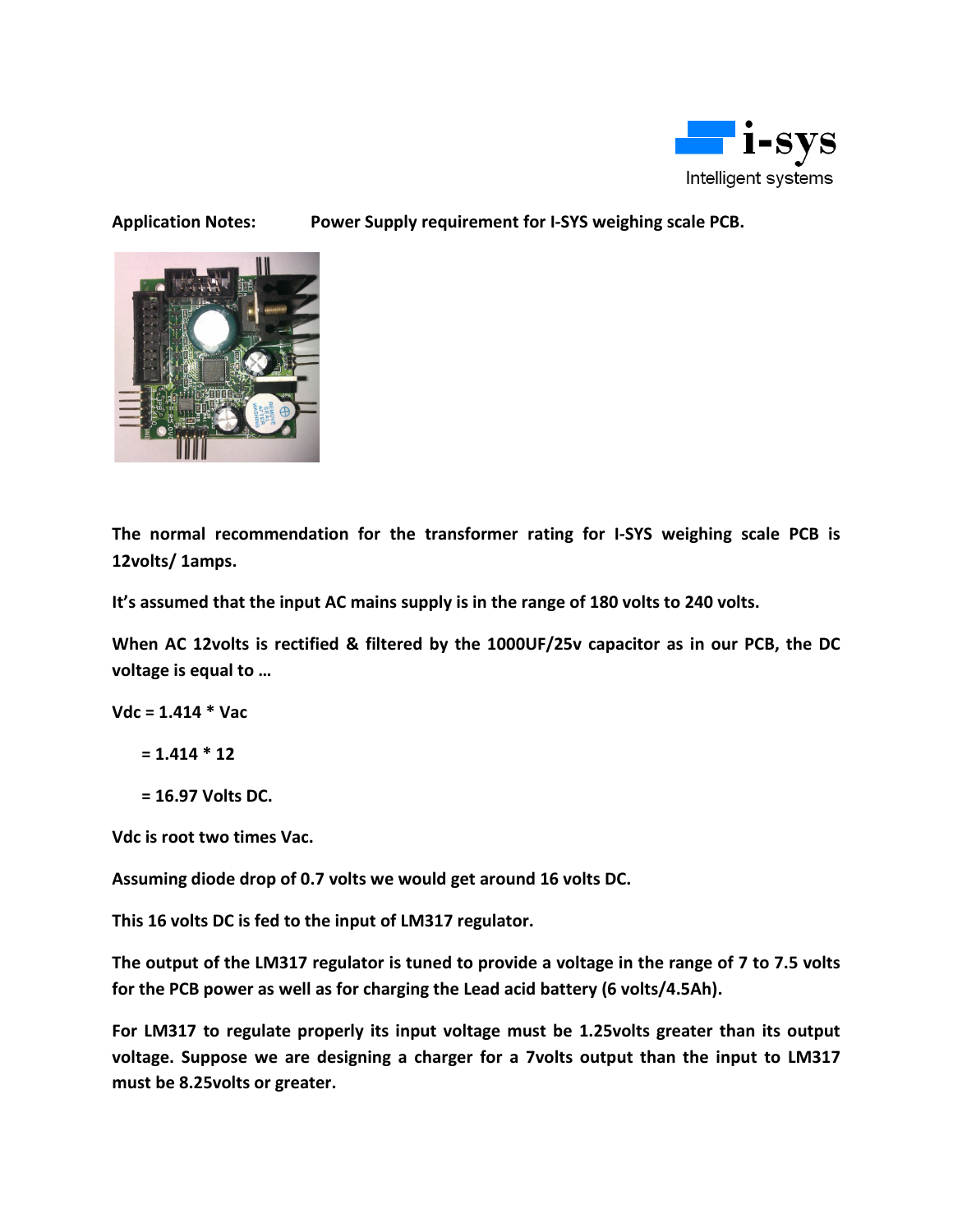### **Take care of Line regulation:**

**The transformer's secondary output voltage depends on primary voltage.** 

**Usually most transformer manufacturers rate their transformers for 240V AC mains. Some may design for 230 volts & some for 220 volts AC input.** 

**A transformer designed for higher voltages will have more turns & the core does not get saturated at higher input voltages thus causing less heating of transformer when subjected to higher input voltages of 240 to 270 volts which may happen at times in power transmission lines( also called Ferranti effect).** 

**Let us assume that a manufacture has supplied a transformer for the following specification …** 

**230V/12V. It means that if we apply 230volts AC at the primary winding the secondary will deliver 12 volts AC.** 

**We can also calculate the voltage the transformer will deliver when the input mains supply falls to 180 volts(remember that in many places in our country the mains voltage can be around 150 volts due to over loading of distribution transformer).** 

**Transformer Secondary Vac at 180 volts input = (12/230)\*180 = 9.39 Volts AC. After diode drop it may be reduced to just around to 8.7 volts DC. This voltage is just enough for the LM317 to charge your battery.** 

**Now this is as far as the AC line regulation is concerned. Next we have to deal with Load regulation of transformer.** 

#### **Take care of Load Regulation of Transformer:**

**The current drawn by the electronic circuits in the weighing scale PCB alone is in the range of 70mA (when the display shows only single"0" in power save mode) to around 130mA (when display shows all digits when weight is kept).** 

**The current drawn by the battery is in the range of 750mA (when battery is flat) to around a few milliamps when fully charged.** 

**The LM317 regulator/charger IC is capable of providing currents in excess of 1amps. But in reality only around 500mA to 700mA will be flowing into battery for charging in most weighing scale machines because most transformer are rated around 10VA & trying to draw more current will cause the output of the transformer to fall. This drop in the secondary**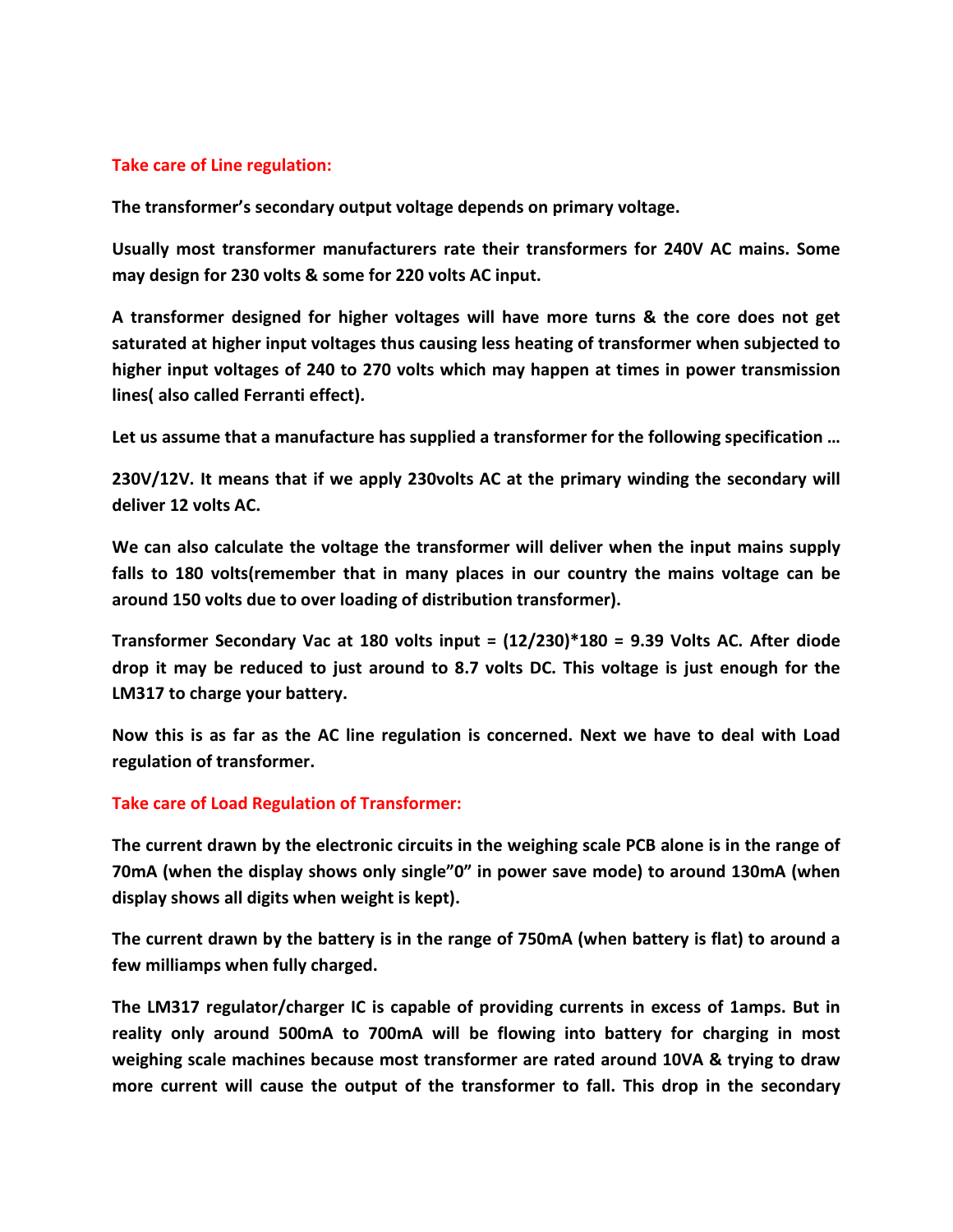**voltage (at the 12volts side) due to loading effect of the charging battery is called load regulation of the transformer.** 

**Now that we have our basics cleared let's discuss the actual problems we face in the field due to battery charging.** 

**1. One of the most common complaints is that… we have mains but the machine is working in battery mode & it goes off once the battery charge is over.**

**Possible Cause: This can be due to prolonged low voltages at your site where the machine is installed. Prolonged low voltage will totally discharge your battery & once its flat the battery losses its property to recharge thereby permanently damaging it.** 

**If the voltage is below 180volts we recommend that you use a stabilizer so that the voltage is maintained between 200v – 240v. Please contact us for low cost stabilizer solutions. We are currently providing triple boost stabilizers for weighing scale machines for inputs as low as 110volts.** 

**2. One other problem is… The mains supply has resumed but the machine is not getting ON.**

**Our weighing scale PCB continuously checks the battery voltage & switches the display ON only if the battery voltage has reached the correct level for it to resume operation.** 

**The various battery set-point voltages are as follows…** 

**Low battery indication: 5.6Volts. When the battery voltage falls below 5.6volts the board will display a scrolling banner "LOUU bAttEry" at every 30 seconds interval.** 

**Low battery trip: 5.2Volts. When the battery voltage falls below 5.2volts the display segments go blank to save power. Remember that the board is still ON the microcontroller is still drawing power at this point.** 

**Auto restart voltage after a trip: 5.8Volts. If the machine switches OFF the display it will come ON again only if the voltage reaches 5.8volts.** 

**Most Important Instruction: Once the machine starts to indicate low battery, the user must switch OFF the machine & restart the machine only after mains power resumes.** 

 **If the user does not switch OFF the machine the battery will be completely drained & if its voltage falls less than 3volts, the battery may get permanently damaged & can never be**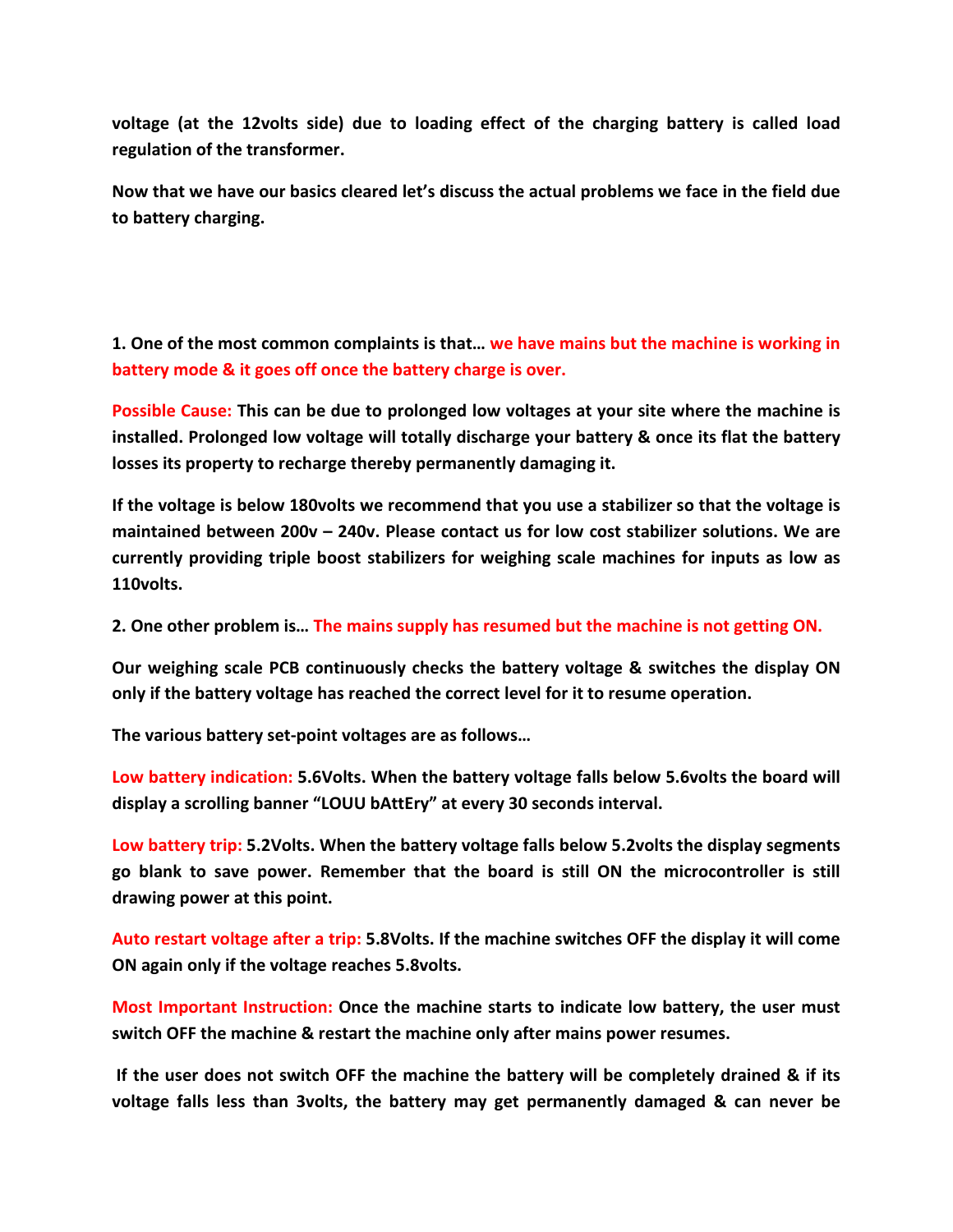**revived at times. When the battery voltage has fallen to such low voltages, even if main supply resumes, the battery voltage can not rise to 5.8volts immediately. The battery draws a large current say around 1amp at less than the low battery trip voltage of 5.2Vdc & so the transformer due to its regulation will have its secondary voltage reduced to around 6Vac - 7Vac maintaining the voltage lesser than the low battery trip threshold voltage range. As the battery gets charged, its voltage starts to rise & the charging current slowly drops. This continuous until battery is completely charged & the voltage has reached to the set voltage of the LM317 regulator IC. Once the batteries voltage rises beyond low battery trip voltage value, the weighing scale board will start to work normally.** 

**So if you have a site that has perennial low voltage we recommend that you use a stabilizer.** 

**Instruct your customers to switch OFF the machine once they see the low battery indication.** 

## **I-SYS R5.0V1 Weighing scale PCB Reverse Battery Protection**

**The R5.0V1 weighing scale PCBs comes with smart reverse battery protection. This feature helps unskilled service engineers to replace battery without the fear of damaging the PCB due to accidental reverse battery connection. The R5.0V1 can be connected in two modes, with & without reverse battery protection & their wiring schematics is given below…** 

**An intelligent PMOSFET circuit prevents damage to the weighing scale PCB if the battery is connected in the wrong way. The PMOSFET powers the PCB from the battery supply & also charges the battery when mains supply is present & this is does only when the battery is connected to the correct polarity terminals of the PCB. This mode requires the use of 2pole switch as shown below. In this protected mode the battery will charge only when the PCB is ON & the mains supply is present.** 

**The PMOSFET has a current rating of 2.5Amps. So, short circuiting any live part of the PCB will allow the 6v/4.5Ah battery to deliver currents in excess of 10Amps destroying the MOSFET & the charging circuit. Take proper care in wiring & mounting of the PCB on the chassis of the machine to avoid such short circuits.**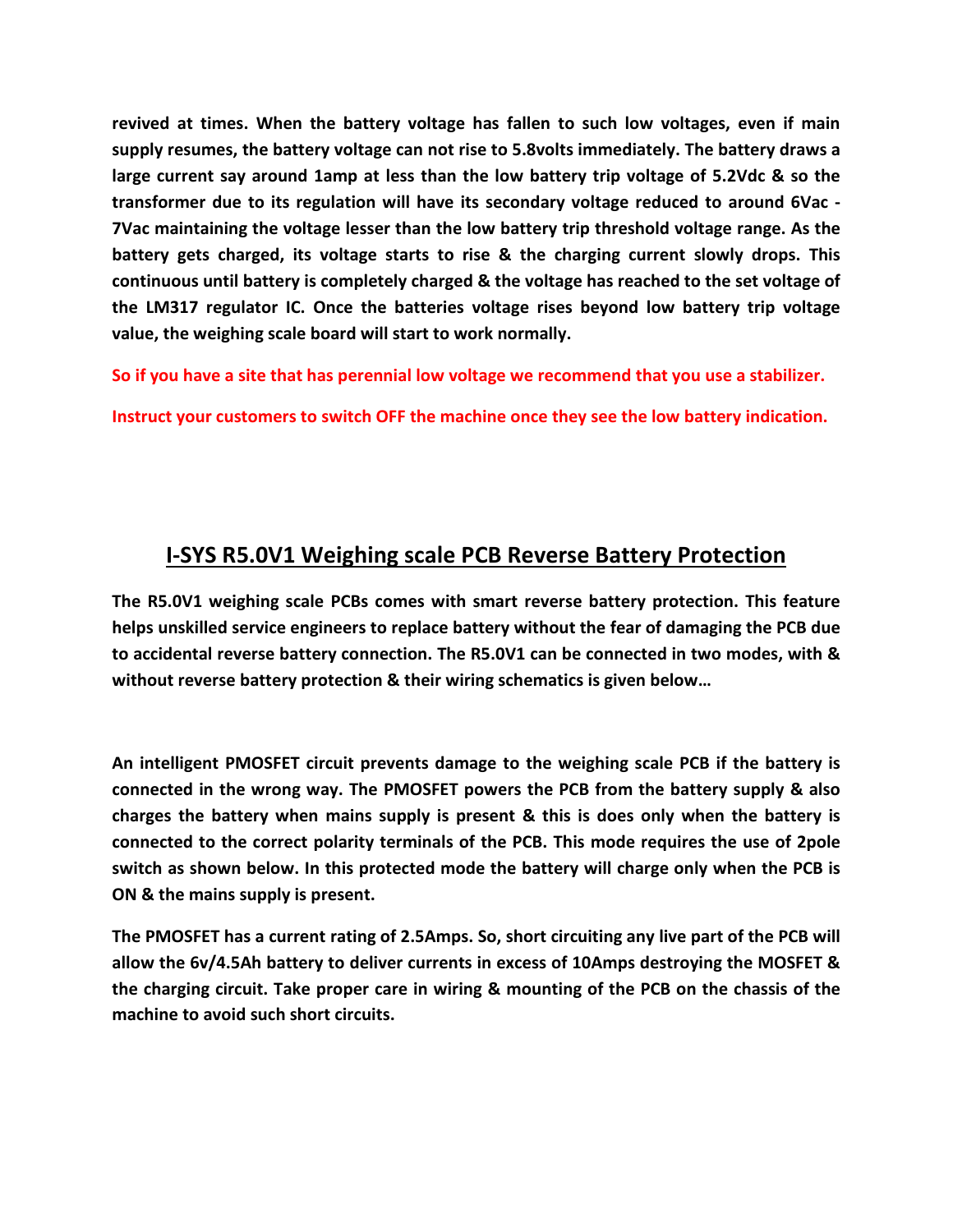**In the event of accidental damage to the PMOSFET you can still be able to use the PCB if you try connecting the PCB in the unprotected mode for battery connection. Please note that the guarantee for the PCB is void if the board is used in the unprotected mode.** 

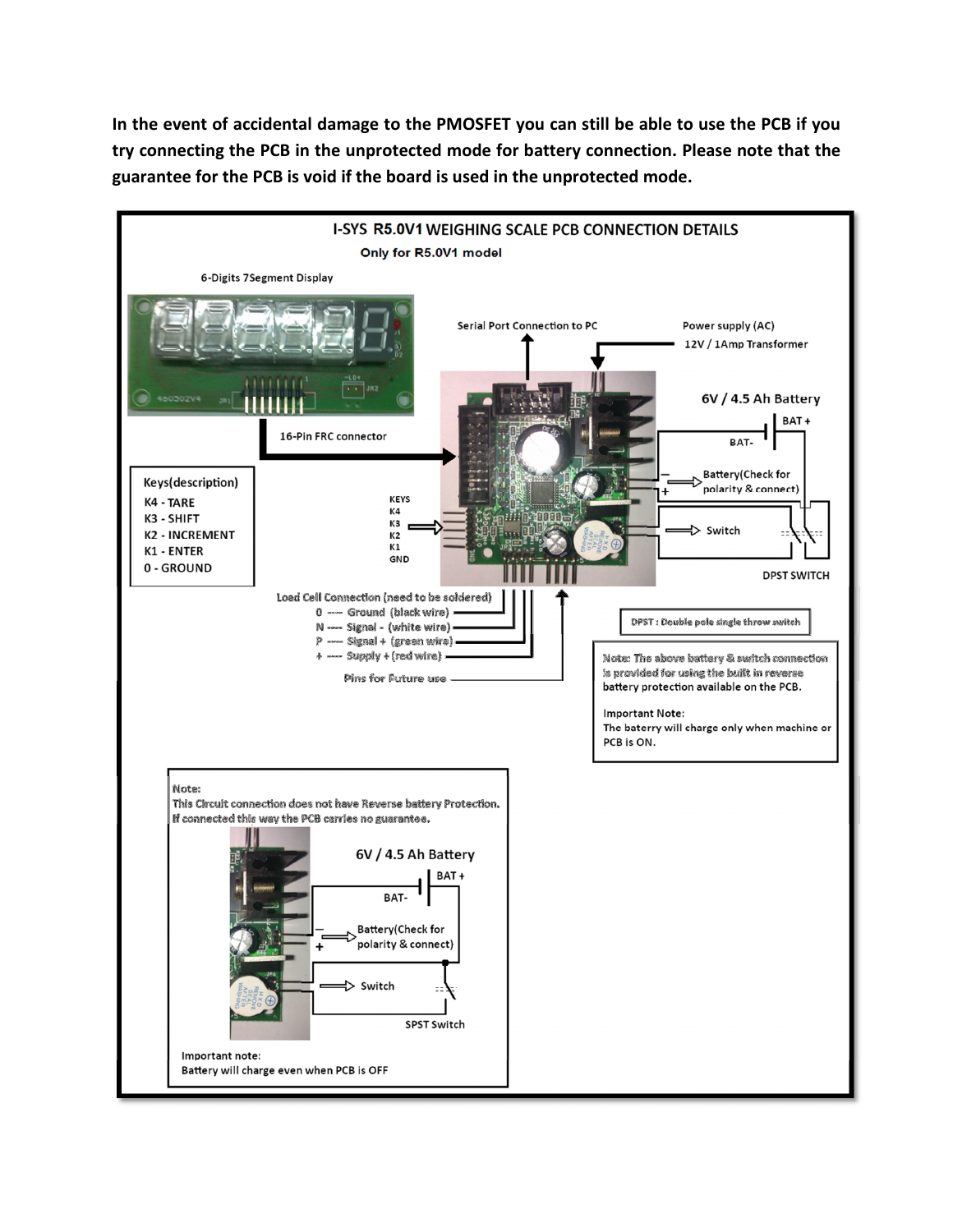**In the unprotected mode you can use a SPST switch. The battery will get charged even when the PCB is in OFF condition. Connecting the battery in the wrong polarity will permanently damage the PCB & the PCB will carry no guarantee.** 

### **I-SYS SDK-Vx, SAP-Vx Weighing Scale PCB Battery Connection Details**



**The Low cost SDK / SAP PCB models do not have reverse battery protection. Hence connecting the battery in reverse will damage the PCB. The PCB is provided with a simple PCB fuse track(copper track / trace) & reverse diode for protection. In the event of a reverse battery connection the reverse diode on the PCB will burn out along with the supply track & thereby protecting the PCB from further damage. Any qualified service engineer will be able to identify & service the burnt diode & track to make the PCB operational.**